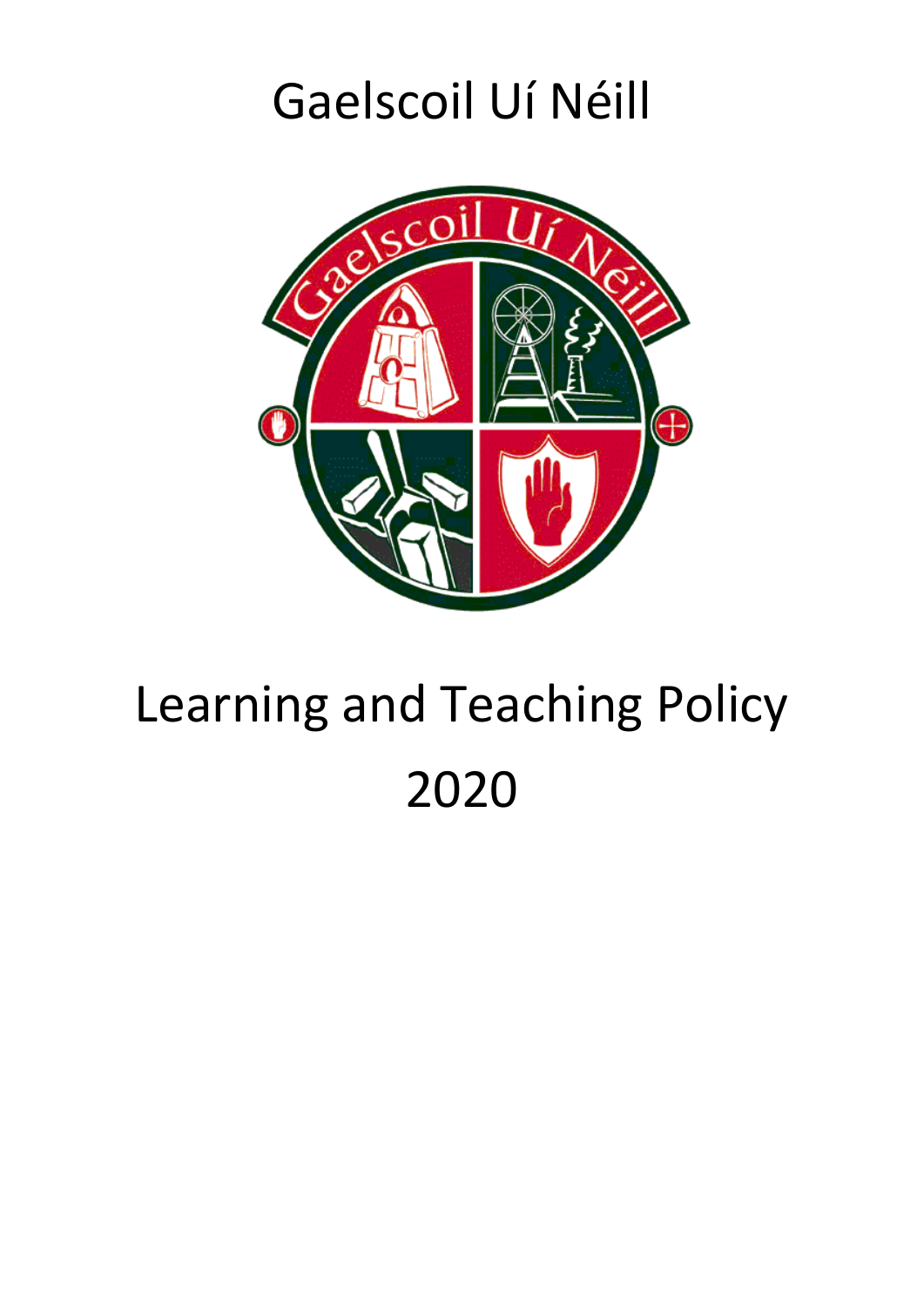#### Contents:

- 1. Mission Statement
- 2. Purpose of Learning and Teaching Policy
- 3. Aims our aims for every child to achieve success
- 4. High Quality Learning and Teaching
- 5. Development of Irish Language
- 6. Assessment
- 7. Target Setting
- 8. Planning
- 9. Homework
- 10. Celebrating achievements
- 11. Arrangements for monitoring and evaluation of learning and teaching
- 12. Role of B.o.G. ( School improvement sub-committee)
- 13. Role of parents
- 14. Staff Development (Teacher Professional Learning)
- 15. Arrangements for policy review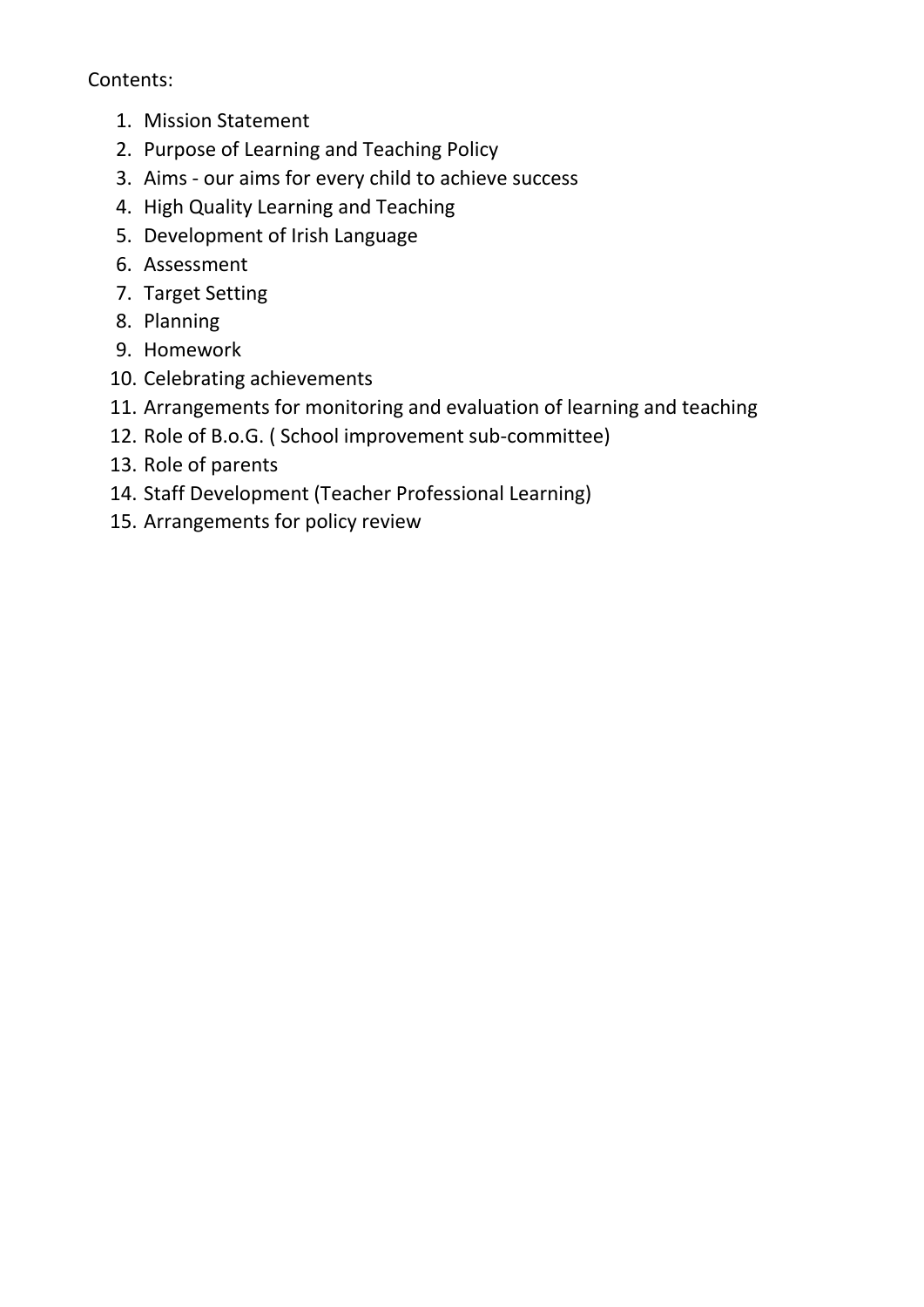#### **1. Mission Statement and Goals:**

In January 2019 we undertook a school and community consultation and discussion initiative which led to agreement from all stakeholders on the over-arching ethos of GaelscoilUíNéill, with a series of agreed goals grouped under the four aspects of school life: Education, Language, Culture and Community.

From this process emerged our Mission Statement:

#### **We believe that our mission is to ensure that every young person in our school achieves their potential, through the medium of Irish, while contributing to the fabric of our community.**

#### **Goals:**

The following goals, generated from the consultation described above, are particularly relevant to the promotion of high quality learning and teaching in GaelscoilUíNéill:

#### **Education Goals:**

- To deliver the Northern Ireland Curriculum, in a bilingual setting, laying the foundation for life-long learning
- To ensure high standards of teaching and learning, promoting a safe, positive and happy learning environment
- To promote a full inclusive approach, catering for all abilities
- To help the children develop as confident, independent learners, nourishing their sense of curiosity

#### **Language Goals:**

- To ensure that the children become confident and fluent communicators, in both Irish and English
- To help the children develop their social language skills in a relaxed environment through a full range of extra-curricular and after school activities
- To foster and nurture the enhanced emotional, learning and thinking benefits our pupils gain as a result of their bilingualism

#### **Culture Goals:**

- To celebrate our Irish cultural identity, taking part in and enjoying such activities as sport, music, dance and focusing on our local and national history as well as cultural and religious festivals
- To encourage an understanding and appreciation of other cultures by developing links and exchanges with other cultural organisations within our community
- To embrace digital culture responsibly, incorporating social media as appropriate and developing a suitable on-line presence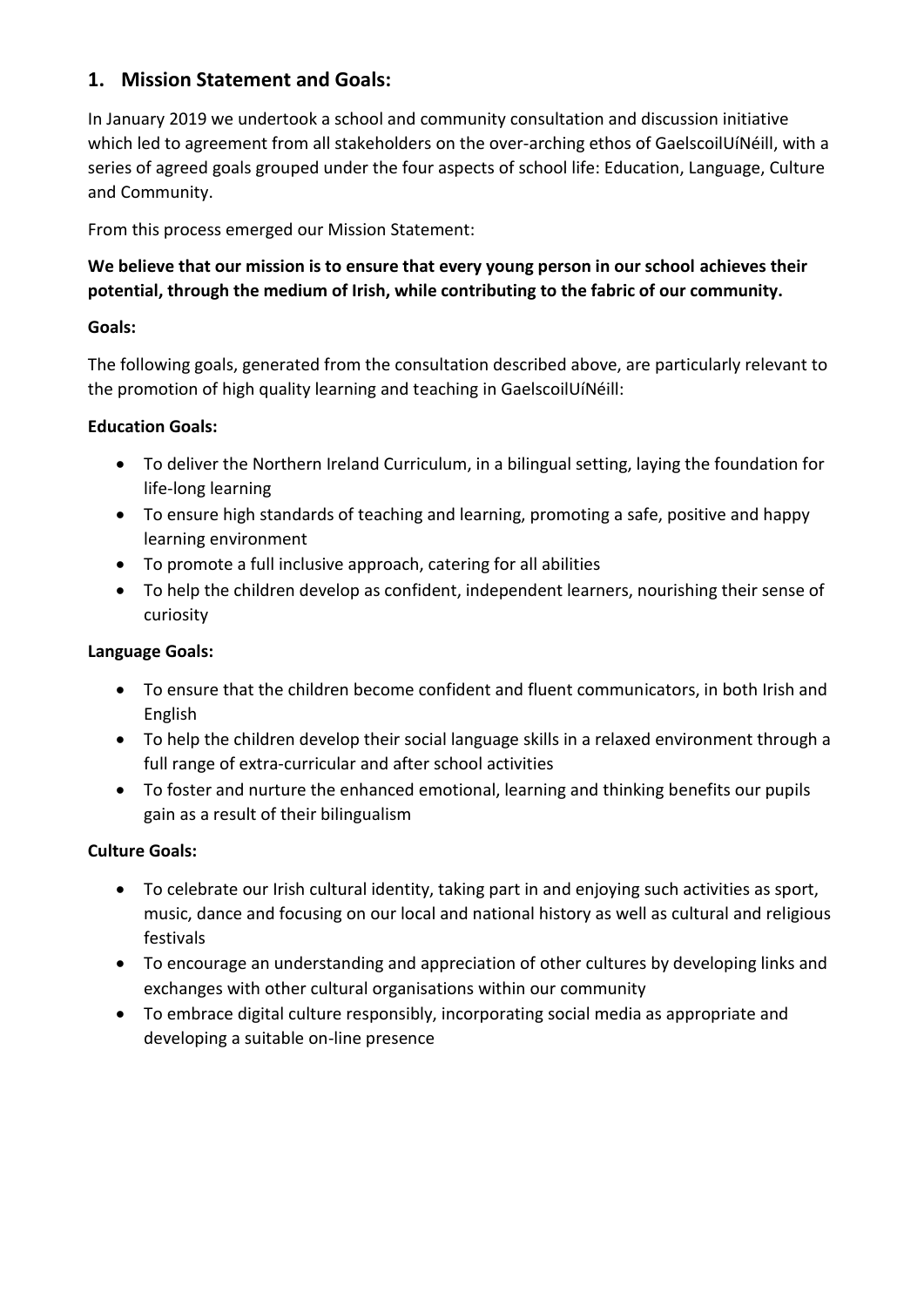# **2. Purpose of Learning and Teaching Policy**

This policy is designed to facilitate high quality learning for all children, ensuring each child makes the best possible progress during their time at Gaelscoil Uí Néill, through provision of consistently high quality learning experiences.

# **3. Aims - our aims for every child to achieve success**

In GaelscoilUíNéill our aim is for all children to:

- achieve in line with their ability
- develop as confident, independent learners, utilising their sense of curiosity
- become confident and fluent communicators in both Irish and English, using an increasingly sophisticated range of language to discuss their approaches and share their ideas with each other
- take responsibility for their own learning
- think for themselves
- have high expectations for themselves as learners
- develop a positive mind-set towards their ability to learn and to develop knowledge, skills and understanding across all areas
- apply their learning across different areas of the curriculum and in real life contexts
- be resilient, resourceful, responsible and respectful of others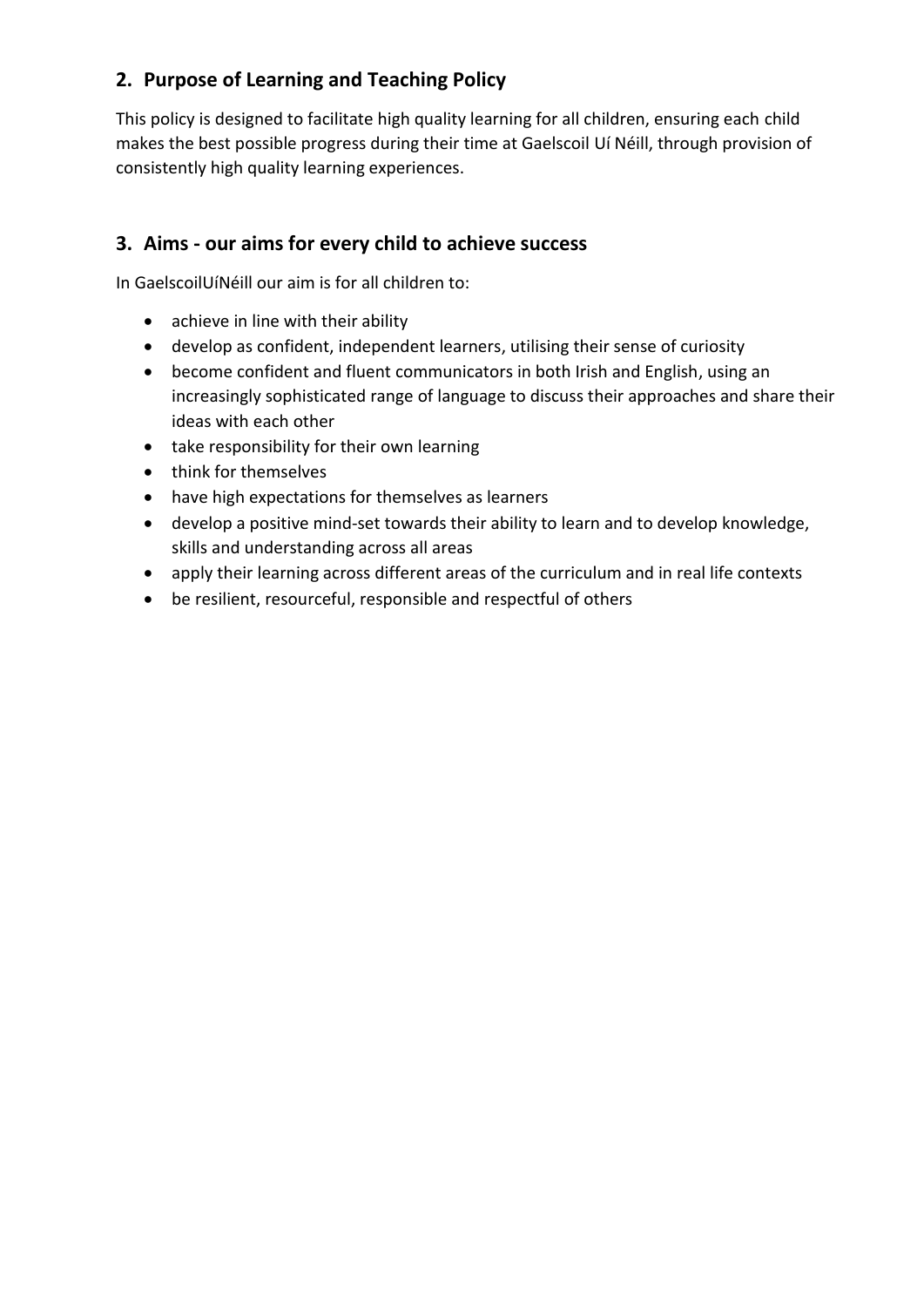# **4. High Quality Learning and Teaching**

In Gaelscoil Uí Néill we have agreed to implement the following aspects of high quality learning and teaching:

- **a. Develop a positive learning environment in our classrooms and across the whole school:** We believe a positive learning environment is one where every person feels comfortable, has a sense of rapport with their teachers and peers and believes they can be successful.
- **i. Relationships for learning – child: teacher; child: child**

We will:

- Model respectful relationships be approachable, polite, consistent and fair; keeping an appropriate tone and level of voice
- Motivate children to achieve the highest standards praise and reward positive behaviour, quality of work and caring for others
- Encourage children to develop a positive mind-set towards their ability to progress and achieve success – model how to regard mistakes as positive opportunities to learn,praise effort and resilience rather than ability, and provide opportunities for children to reflect on their learning successes and analyse why they were successful
- Develop strong supportive and challenging aspects of relationships between children – facilitate informal conversations and more structured activities involving children praising each other's successes and efforts and identifying where improvements can be made
- Encourage children to become independent, self-motivated learners give choices about how to approach tasks, review achievements through informal conversations daily/weekly e.g. what have we enjoyed/learned this week?,
- $\bullet$  Expect every child to develop the ability to take on roles and responsibilities give every child the opportunity to carry out meaningful jobs within the classroom during the year
- Make children aware of the teachers high expectations for everyone compile class rules together to define the expected positive behaviours, agree success criteria for learning tasks together, revisit expectations regularly
- Provide a calm, purposeful and learning-orientated environment within the classroom at all times – consider use of mindfulness techniques, calming background music, develop children's ability to organise themselves both individually and as a group

#### **ii. Physical environment**

We will:

- Ensure wall displays are used to celebrate children's achievements, to provide support for their learning, to encourage independence and promote development of the Irish language
- Organise practical resources to allow children to self-select resources kept in places where children can easily access them, labelled to facilitate children independently selecting
- Visually display agreed class rules, codes of conduct or organisational arrangements– refer to as required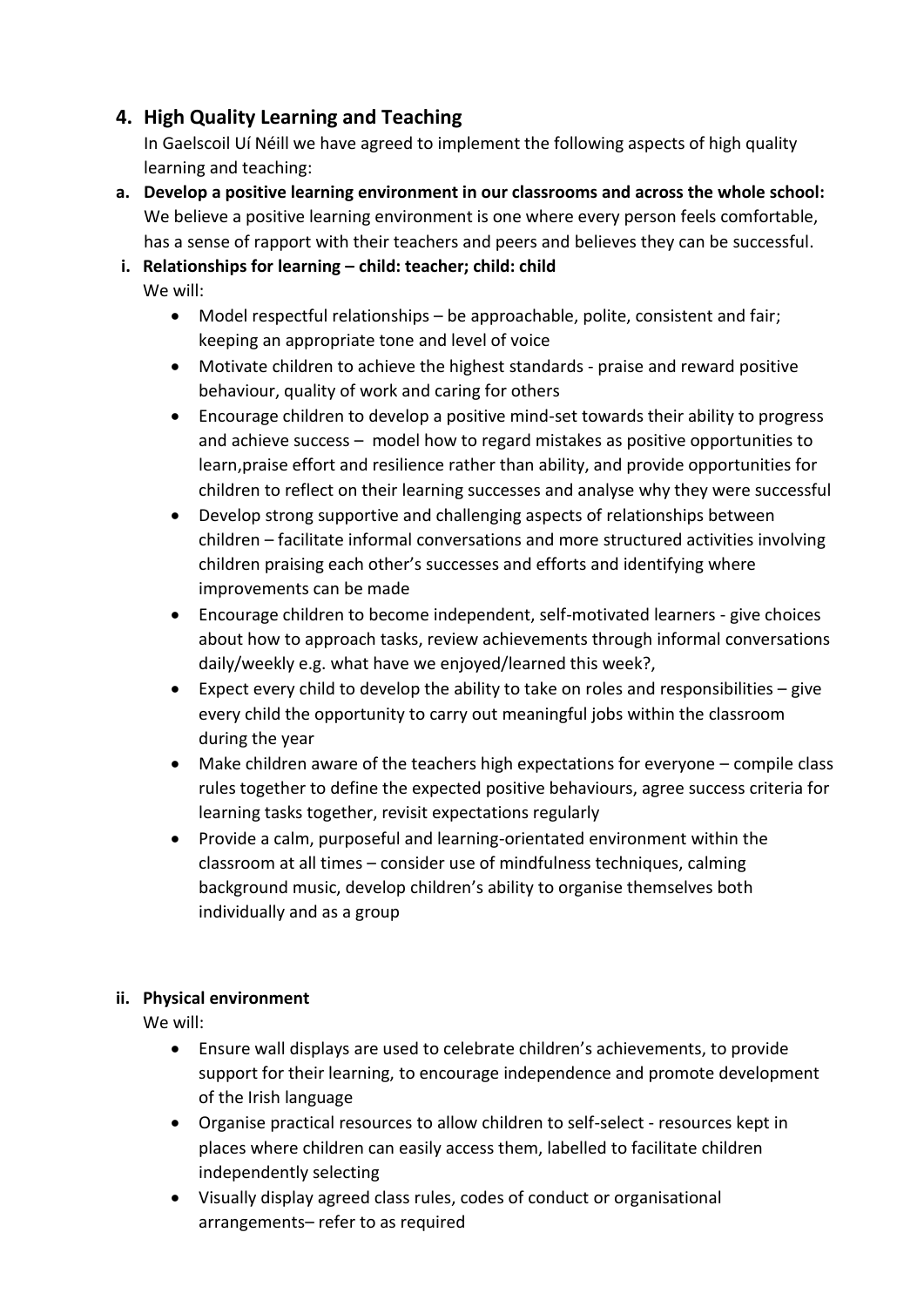- Set tables and furniture to facilitate flexible group working
- Plan the layout of the classroom carefully to provide a stimulating, child-friendly, clutter-free working environment

#### **b. Make the learning visible – share and agree Learning Intentions and Success Criteria**

We believe that children learn most effectively, and become more independent learners, when they know what they are supposed to be learning (Learning Intentions), and when they are involved in the process of identifying what they need to do within any activity in order to achieve that learning (success criteria). We will:

 Make children aware of what they are going to learn through sharing of learning intentions, using appropriate language/ pictures/symbols/objects

- Discuss and agree success criteria with children so they know what they need to focus on during activities
- Provide feedback to children on how well they have achieved the success criteria
- Provide regular opportunities for children to use the success criteria to assess their own and each other's work

#### **c. Build on children's prior learning**

We believe that children make the best possible progress, and achieve a deeper understanding of key concepts, when their learning activities are designed to take each child to the next step along their learning pathway, using their previous learning as a secure foundation from which to proceed. We will:

- Meet at end of each school year to share our evaluations of children's strengths, areas for improvement, understanding of key concepts, preferred ways of working and interests to assist each teacher in planning suitable starting points for learning
- Plan activities carefully to assess each child's prior knowledge and understanding at the beginning of each school year, and when introducing new topics within each curricular area
- Ensure medium and short term planning takes into account the agreed long term learning progressions which we have produced for each area of the curriculum
- Carefully evaluate how well children have achieved their learning intentions, and use this to plan next steps in their learning – judging whether each child needs further consolidation or is ready to move on to the next stage
- Start each lesson with a re-cap of prior learning e.g. using a 5 minute quiz
- **d. Provide well-paced and suitably challenging learning activities, effectively differentiated** We believe that children are motivated to engage with their learning activities when those activities are part of a well-paced lesson, with children neither overwhelmed with too much new learning required, nor bored with too little new learning required. We will:
	- Make children aware of the teacher's high expectations everyone is expected to produce their best work
	- Have clear routines for early finishers (after reviewing their work and making any necessary improvements) – know what their options are; ensure that children 's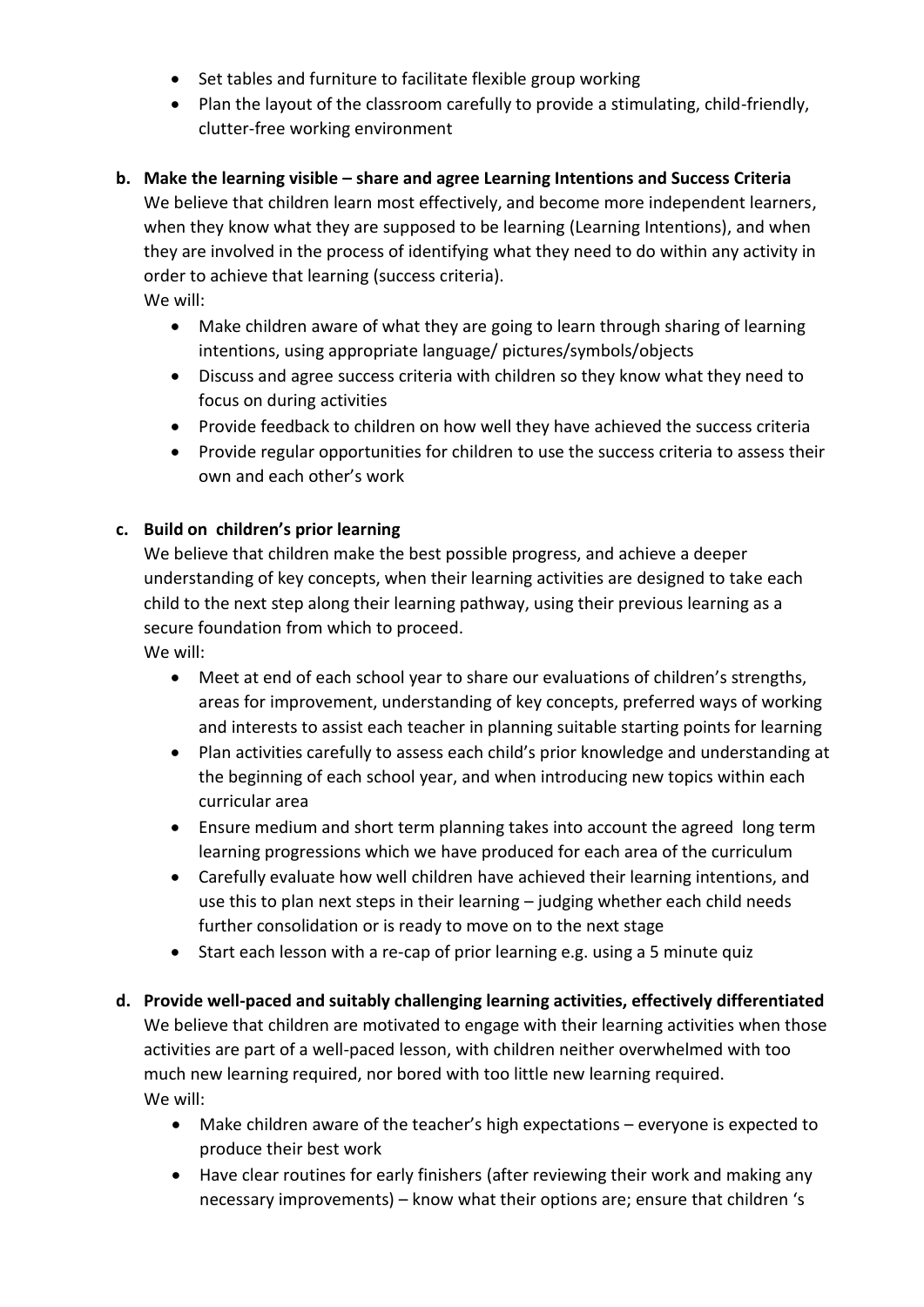extension work is designed to stretch and challenge, within the planned learning intention

- Ensure that all available time is devoted to learning organise starting activities before teacher speaks to each group at the beginning of each lesson
- Plan to meet the needs of the different ability groups within each class through differentiating the: learningactivity, level of support, language used, guidance and/or expected outcome - as shown by the success criteria for the activity

#### **e. Provide opportunities for children to apply learning across the curriculum and in real-life contexts**

We believe that children are motivated by meaningful activities which relate to their own interests and experience. Furthermore we believe that learning can only be considered effective when the learner is able to transfer that learning across a range of contexts. We will:

- Use a Topic approach to provide meaningful and motivating contexts for learning activities – number and duration of topics to be agreed within each Key Stage, with input from children to ensure that their interests are taken into account
- Facilitate children's input into what they want to learn within a topic eg KWL grid
- Discuss with children about how their learning can be used in real life
- Plan learning activities to allow application of cross-curricular skills Communication, Using Mathematics, Using ICT – across all areas of the curriculum
- Provide children with opportunities to transfer their learning, applying knowledge and skills in a wide variety of contexts both across the curriculum and in real-life contexts
- Utilise incidental situations to practise application of skills and knowledge in reallife contexts – e.g. Work out their own change for dinner money, How long left until break/dinner time
- Enable children to organise and participate independently in whole school and class based initiatives which allow them to apply literacy and numeracy skills in meaningful real-life contexts – e.g. school book fair, jumble sales, Christmas fair

#### **f. Use effective questioning to extend children's thinking**

We believe that children should be asked to consider questions which require significant thinking and invite explanations (open questions), as well as those which assess their knowledge (closed questions). Open questions give the children the opportunity to think carefully, perhaps in pairs or small groups as well as individually, and improve the thoughtfulness of their answers. The children's answers to these questions also provide valuable feedback to the teacher regarding the depth of their understanding of key concepts.

We will:

- Carefully plan questions to spark and sustain children's curiosity
- Use a combination of closed and open questions
- Carefully consider the children's responses and use these as evidence to assess their knowledge and understanding of key concepts
- Provide thinking time for open questions, enabling children to collaborate, to discuss their responses, to think more deeply and to be able to justify their answers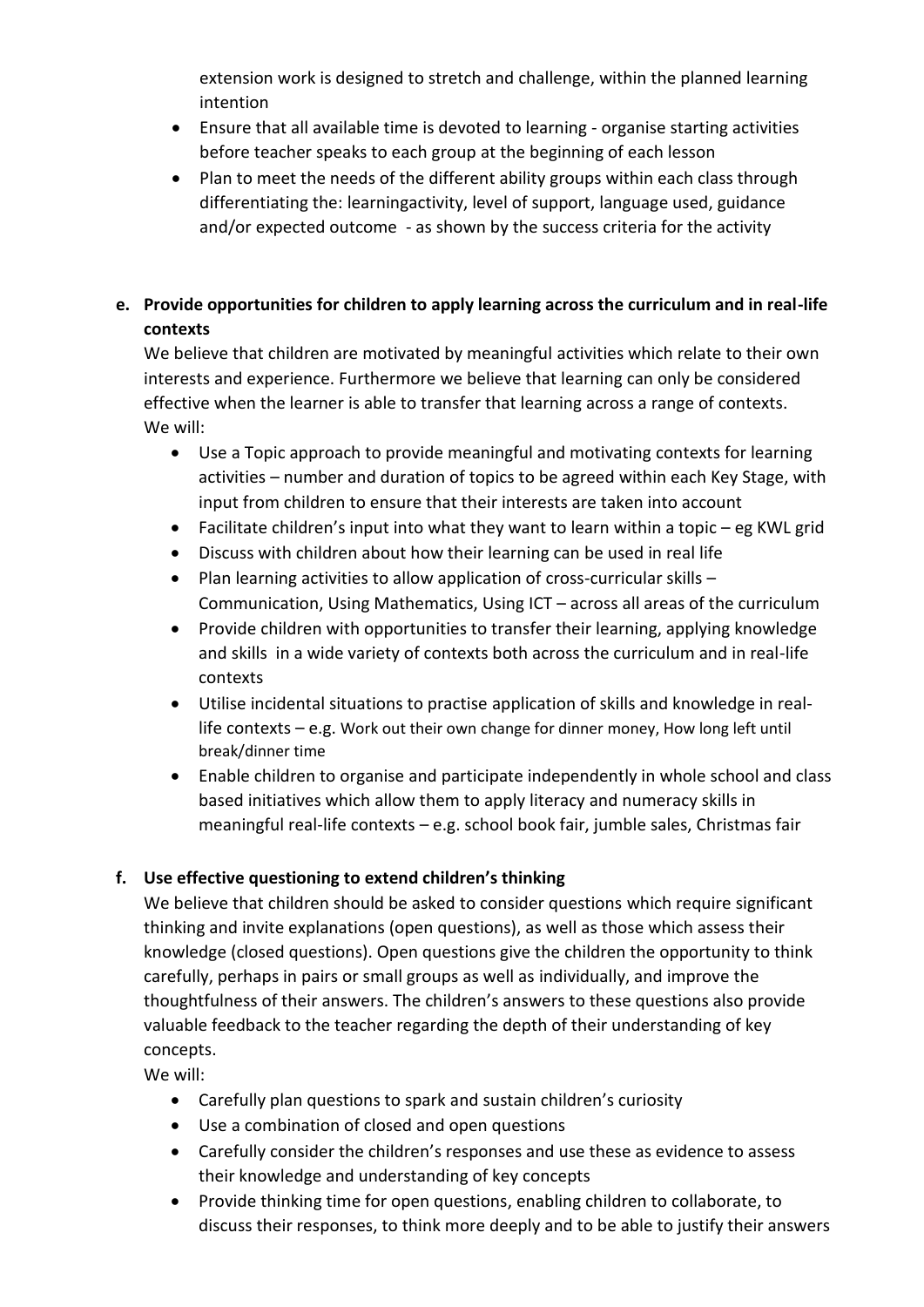- Give opportunities for children to ask each other questions e.g. during news sessions, in role plays, general conversations
- Make children aware of different types of questions; when appropriate use the terminology, open/closed- encourage children to think up "thoughtful" open questions
- $\bullet$  Develop children's ability to participate in focused discussion  $-e.g.$  defend their own answers – why?...... Because……..
- Use evaluative questions to draw out children's ideas about their own and others work, novels, mathematical problem solving
- Use differentiated / progressive questioning to give all children an appropriate level of challenge and to extend their thinking
- Use Guided Reading sessions as contexts for open questions look for cues from pictures and text to develop children's ability to infer meaning e.g what season is it? How do you know?

#### **g. Provide opportunities for children to develop their own thinking skills and personal capabilities**

We believe that thinking skills are the tools which we can help children develop to go beyond mere acquisition of knowledge towards those life skills of constructing their own understanding, applying their own ideas, analysing patterns and relationships, being creative in their thinking and problem-solving and evaluating their own performance and progress. We believe that the personal capabilities of self-management and the ability to interact effectively with others are also key life skills, which need to be developed in all children as they progress through our school. We will:

- Implement consistently our whole school progression for Thinking Skills and Personal Capabilities (TSPC), ensuring children are made aware of the skills and language at their particular stage of the progression
- Carefully plan learning activities to provide opportunities for children to utilise and practise TSPC, e.g. Self-Management: marking code, task boards within a lesson, writing checklist, Accelerated Reader and Maths Facts in a Flash; Working with Others: paired and small group work –children encouraged to select what role they want to take on
- Give children opportunities to decide how they approach a task , providing teacher direction only as absolutely necessary
- Use incidental opportunities to help children develop these TSPC ask children how to solve problems as they arise in the classroom  $-e.g.$  ICT glitches
- Enable children to self and peer assess their work both for quality of content and quality of skills shown – e.g. "How well did you work together as a group? Give some examples."
- Celebrate achievements in TSPC through certificates presented at weekly assemblies
- Provide children with regular open-ended problem-solving activities e.g mathematical investigations, challenges in play-based learning, ICT coding challenges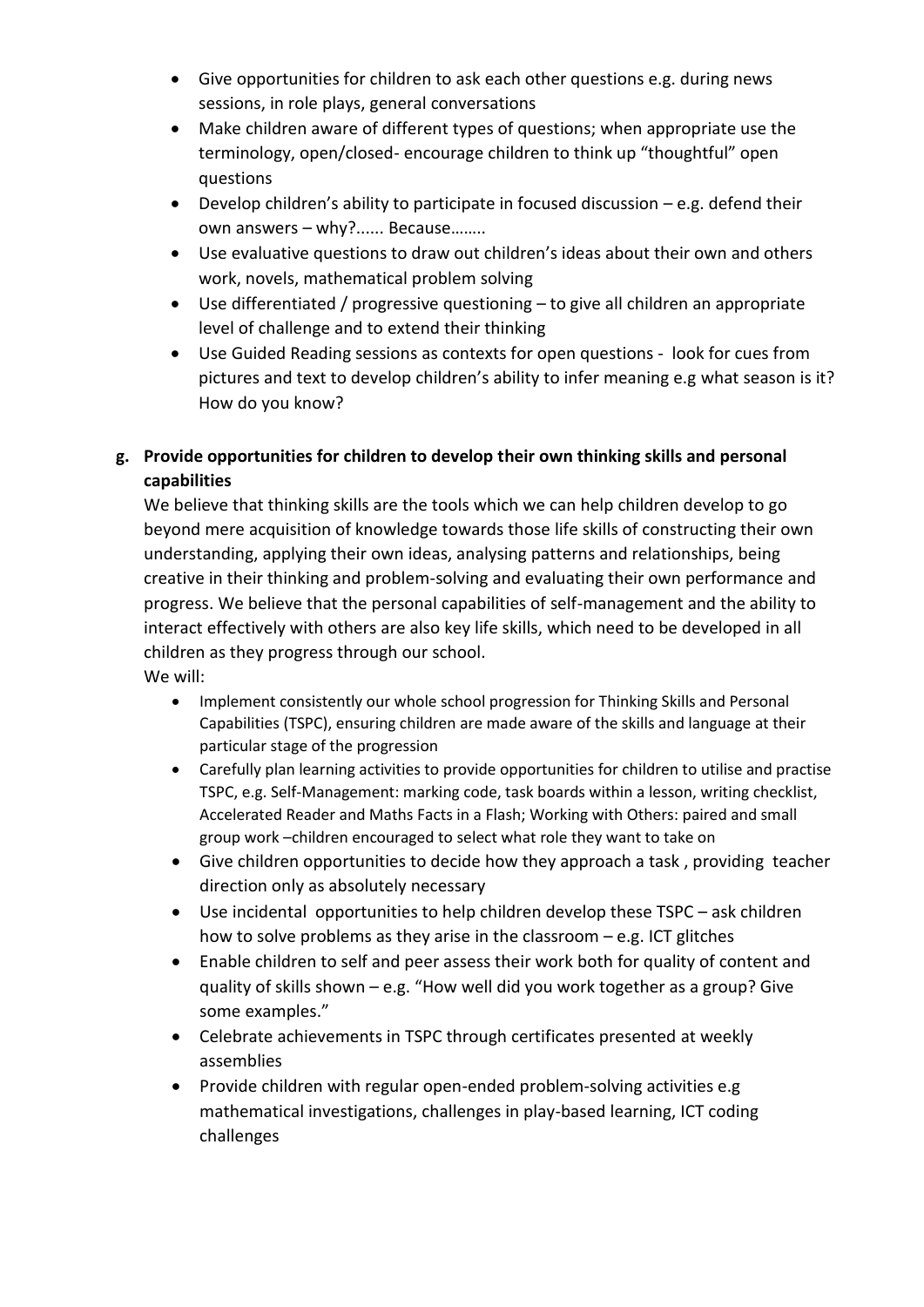#### **h. Enable children to reflect on their learning, identify successes and areas for further development**

We believe that children become effective independent learners when they are able to review and evaluate their own (and others) work, set their own targets for improvement and understand what they need to do in order to achieve those targets. We will:

- Plan plenary sessions at the end of lessons to give children the chance to feedback to the teacher on how successfully they have achieved the learning intentions and success criteria,
- Encourage children to use the agreed success criteria to assess their own and each other's learning and identify successes and areas for improvement
- Provide opportunities for children to further develop their knowledge, skills and understanding in the identified areas, and to demonstrate resulting improvements

#### **i. Evaluate children's learning in order to:**

#### **i. Provide meaningful feedback to children on how to improve**

We believe that children's learning is more effectively supported when the feedback they receive focuses on highlighting successes and clearly showing how improvements can be made, rather than just measuring performance. The emphasis on effort rather than ability in the feedback comments builds children's confidence and send a clear message that everyone can improve.

We will:

- Use a range of strategies to evaluate children's learning against agreed learning intentions and success criteria
- Select an appropriate strategy or strategies dependent on each child's level of development and the nature of the learning activity, to include: observation, participation in discussions, verbal responses to teacher's and peer's questions, analysis of children's work – practical, written, pictorial and/or ICT-based
- Use this evaluation to provide feedback to children, based on agreed success criteria, which is understandable to them and identifies successes whilst also giving clear guidance on where and how improvements can be made
- Give children the opportunity to revisit aspects of their work in order to make any necessary improvements and to demonstrate improved learning

(For further detail please refer to our Marking and Feedback Policy)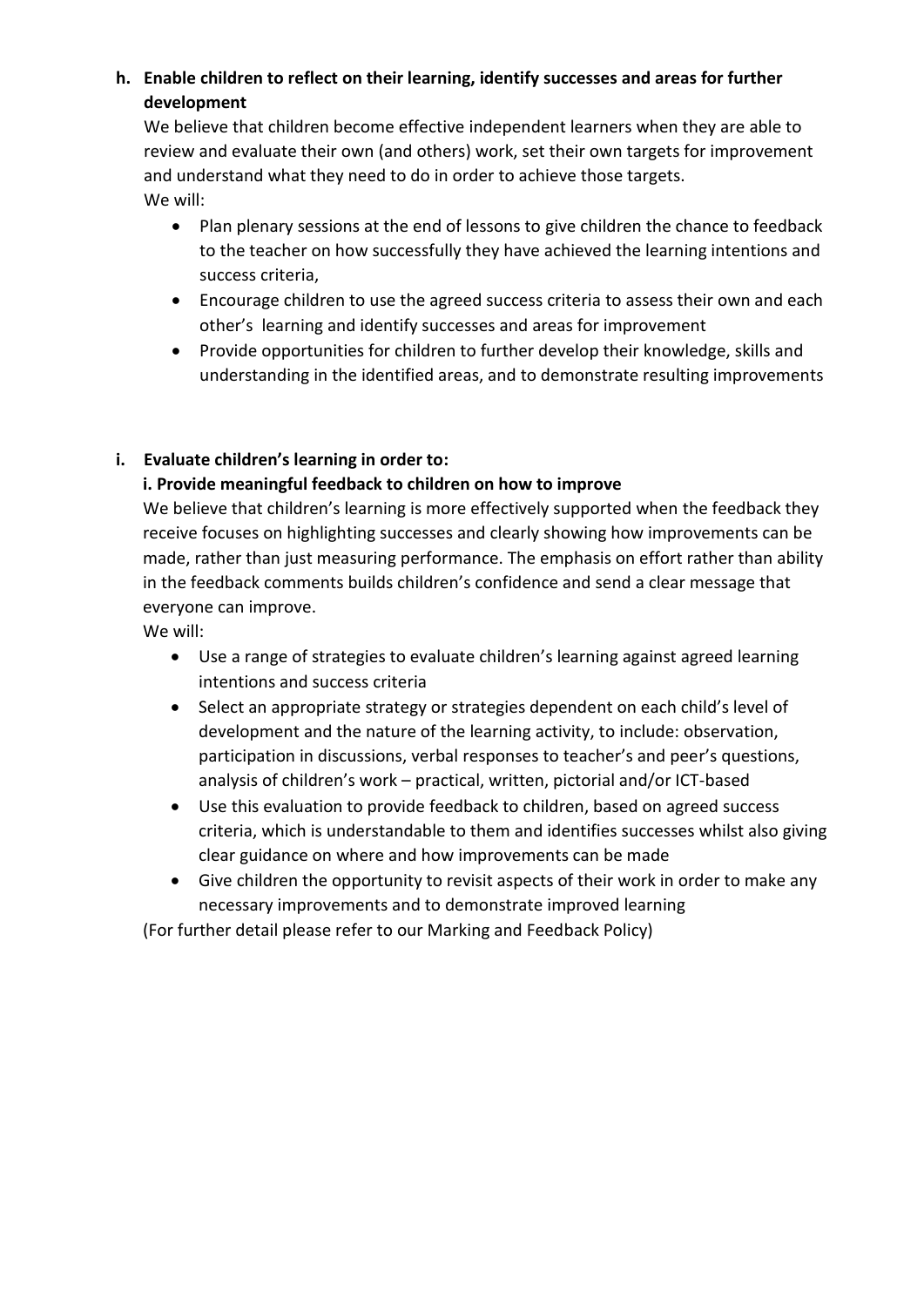#### **ii. Inform our next planning to ensure all children make best possible progress**

We believe that in order for all children to make the best possible progress their learning experiences should always provide opportunities for new learning based on moving on from the secure foundation of their previous learning. For this to happen consistently it is vital that the level every child's understanding is assessed to evaluate whether there is that secure foundation on which new learning can be constructed. We will:

- Evaluate the quality of children's learning as described above
- Record any lack of understanding or non-achievement of learning intentions, for groups and individual children, using short notes on planning documents
- Carefully plan follow-up activities, interventions or discussions with children as appropriate in order to address the identified learning issues
- Provide opportunities for children to practise and consolidate their learning as required, and to demonstrate resulting success

#### **5. Development of Irish Language**

We follow the early-immersive model of bilingualism in Gaelscoil Uí Néill; the children initially develop their receptive language skills in the Naíscoil and Foundation stages and gradually develop their expressive language skills throughout Key Stages 1 and 2. Teachers focus on the essential vocabulary relating to the various areas of the curriculum, but also centre on incidental opportunities for the pupils to enrich the spoken Irish.

#### **6. Assessment**

#### **a. Formative**

Teacher continuously assess the children's learning through observation during lessons, watching and listening to the children during lessons. They also assess the children through questioning and open discussions with the children. Finally, marking the children's written work is another key strategy in assessing the children's learning.

#### **b. Summative**

- Drumcondra Reading Test in Irish from Primary 3 to Primary 7 (third term)
- Spar Reading Test in English, Primaries 4 and 5 (first term)
- Progress in English, Primaries 4 to 7 (third term)
- Progress in Maths, Primaries 4 to 7 (third term)
- CAT 4 cognitive test, Primary 4 (Term 1) and Primary 5 (Term 3)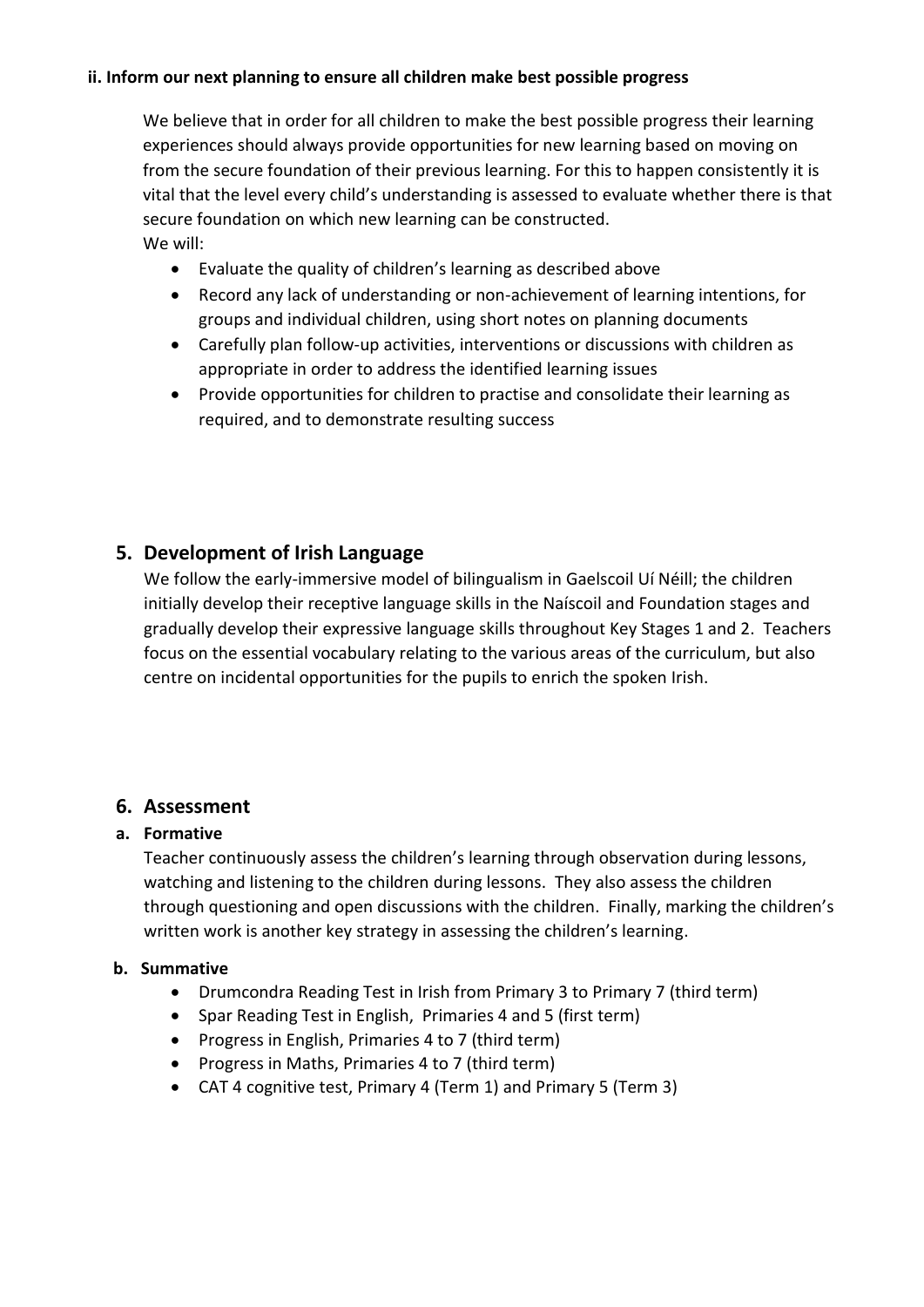#### **7. Target Setting**

#### **a. Individual**

- Under-achieving children are set individual targets in Irish, English and Maths from Primaries 5 – 7
- Teachers support children in various classes in setting their own targets for improvement in a range of areas

#### **b. Group**

Year group targets based on data analysis from standardised assessments are set in Irish, English and Maths from Primaries  $5 - 7$ 

#### **8. Planning**

- The school has produced long-term plans for literacy in Irish, literacy in English, Numeracy and Personal Development and Mutual Understanding, as well as all areas in the Naíscoil.
- Teachers complete short-term plans for literacy and numeracy
- Teachers complete six-week plans for PDMU and draw up topic webs for their World Around Us topics
- The Naíscoil teacher completes weekly and monthly plans

#### **9. Homework**

- In the Foundation Stage, the teacher sets homework in Irish and English, parents are asked to read with their children, maths games, PE bag, topic-based work and practical activities to develop fine motor skills
- In Key Stage 1 and 2, the teacher sets homework in Irish or English each night, Maths homework each night and spellings in both Irish and English each night
- Suggested maximum times for homework are: 10 minutes for the Foundation Stage, 20 minutes for Key Stage 1 and 30 minutes for Key Stage 2

#### **10. Celebrating achievements**

- Teachers celebrate the children's work with in-class displays and rewards
- The pupils receive certificates and education-based prizes at weekly assemblies
- The children's achievements are celebrated on the school website

#### **11. Arrangements for monitoring and evaluation of learning and teaching**

Co-ordinators monitor and evaluate children's achievements and standards through a variety of methods across the whole school through the focus of each Action Plan, namely: review of planners, review of children's written work, classroom observations.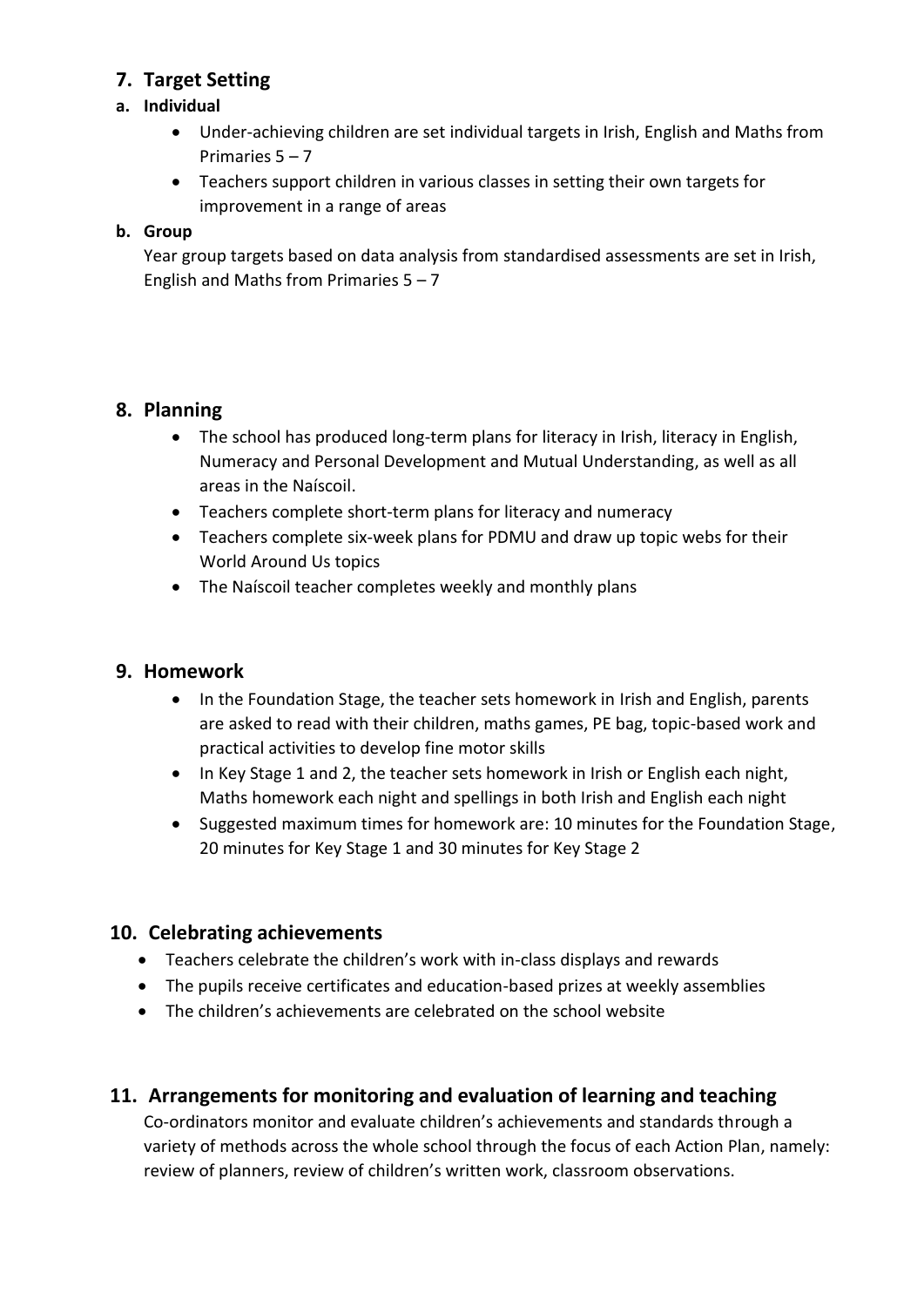# **12. Role of B.o.G.**

The School Improvement Sub-committee meets monthly to review/discuss outcomes from school's monitoring processes and make recommendations to the full Board of Governors.

#### **13. Role of parents:**

#### **a. Informing and supporting to help their child's learning**

- meetings are arranged with individual teachers when required
- in the Naíscoil, settling-in meetings in Term 1 with other meetings focussing on specific projects e.g. Big Bed Time Read, Happy Healthy Kids
- in the school, progress meetings are held with parents in Term 2
- parents receive an annual written report in June

#### **b. Responsibilities of parents**

Parents are encouraged to support their children with regard to attendance (required to send in a letter on return to school), punctuality, coming to school ready to learn, bringing fruit and water every day, homework being completed and returned to school, parents attend meetings when required, keeping contact details up to date and Informing the teacher of any information which could affect their child's learning.

#### **14. Staff Development (Teacher Professional Learning)**

Staff development is an on-going process, focussing on development sessions in relation to action plans, sharing of practice, sharing examples of children's work, TCN observations, statutory child protection training, SLT, SEN, Autism, First Aid, Nursery clusters, and EA nursery unit engagement sessions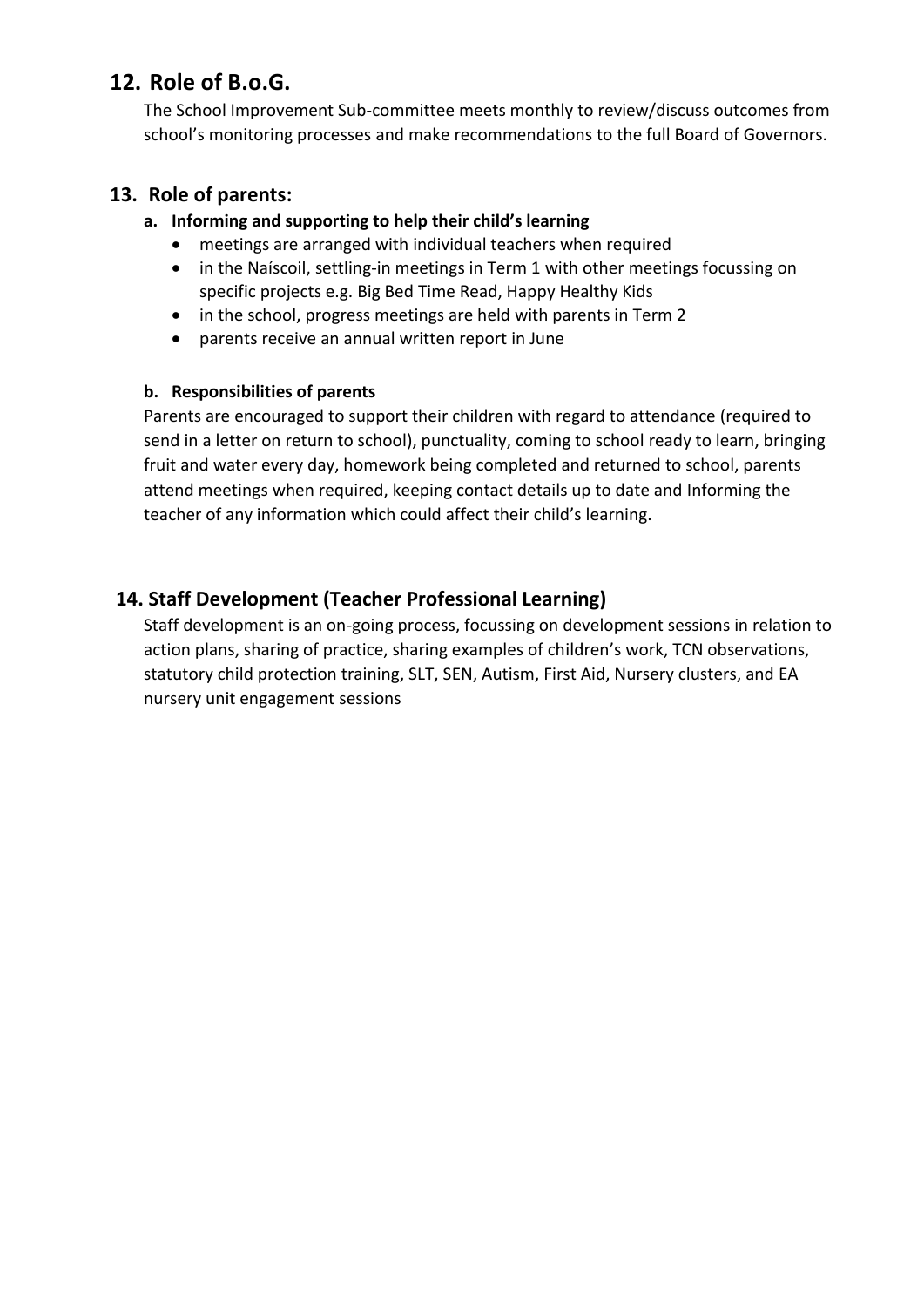#### **16.Pupils' Input**

#### **What makes a good teacher?**

- The múinteoir helps people
- The múinteoir tells jokes
- The múinteoir helps with puzzles
- You take care of us
- You show us what to do
- You teach us new words
- You read us a story
- You teach us to read and give us reading books
- You make sure that all the kids are not hurt
- helpful, kind, friendly
- listening to the children
- making sure that you are happy and safe
- they make things easy to understand
- a week off homework after the holidays
- they spend time explaining WALT and WILF
- they listen to you
- they do art, cookery and trips
- strict but not too cross
- having a sense of humour
- spending one-to-one time with us
- explaining the work carefully
- coming in happy

#### **What makes a good lesson?**

- learning letters and numbers
- taking turns with toys
- sport
- using the white boards
- being outside, looking at leaves
- Big Books
- Playing Bingo
- The Big Sack
- working in pairs and groups
- games on the iPad
- talking about the work
- getting help from the teacher
- games and competitions
- maths games on the white board
- research on the iPad
- more art, computers and drama
- interesting topics (let the children pick the topics)
- practical activities and less writing
- group work with each person having a different role
- reporting at the end
- visual aids
- working at an appropriate level
- $\bullet$  FUN!!!